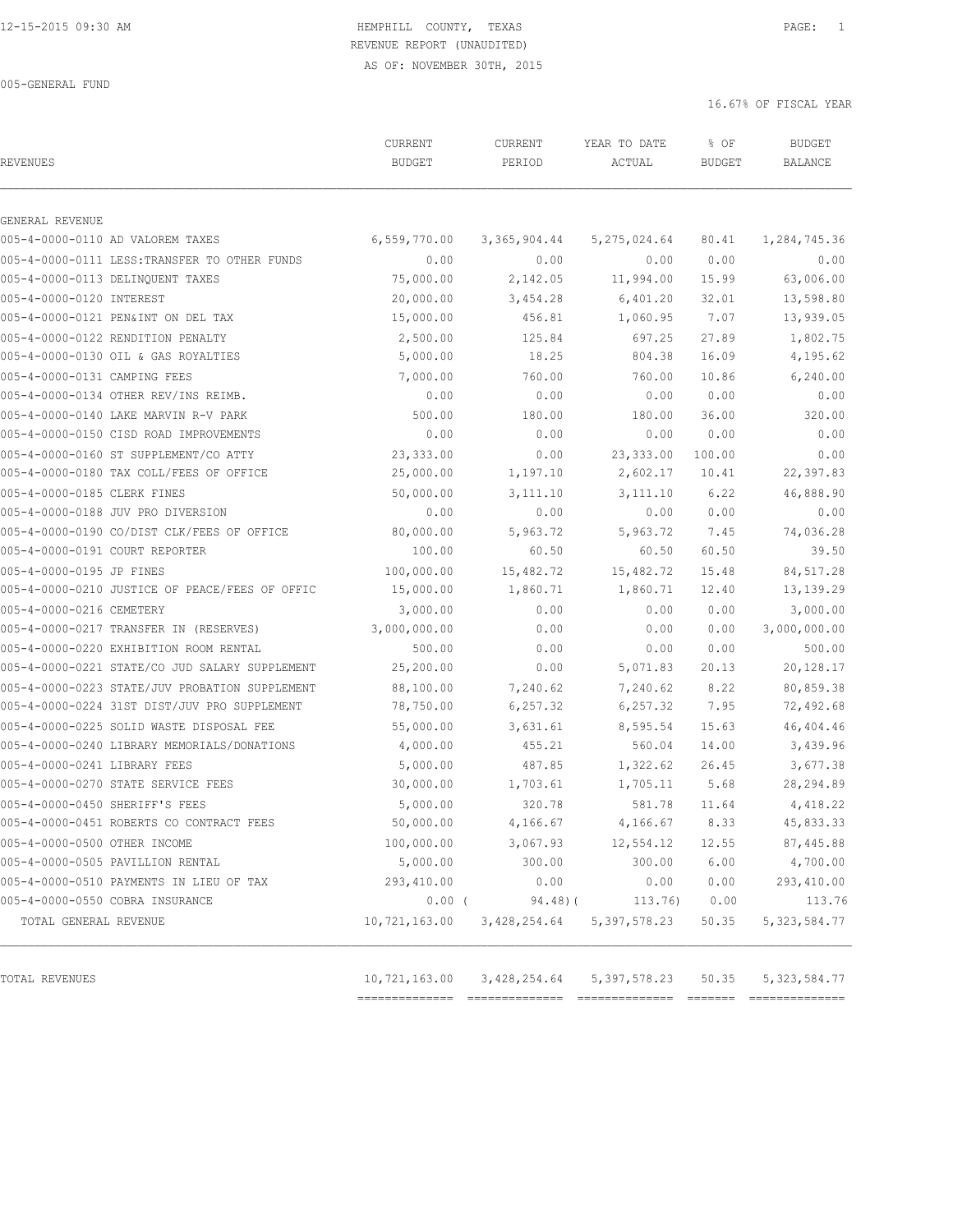008-LAW LIBRARY

| REVENUES                                   | CURRENT<br><b>BUDGET</b> | CURRENT<br>PERIOD | YEAR TO DATE<br>ACTUAL | % OF<br>BUDGET | BUDGET<br><b>BALANCE</b> |
|--------------------------------------------|--------------------------|-------------------|------------------------|----------------|--------------------------|
|                                            |                          |                   |                        |                |                          |
| GENERAL REVENUE                            |                          |                   |                        |                |                          |
| 008-4-0000-0110 TRANSFER FROM FUND BALANCE | 0.00                     | 0.00              | 0.00                   | 0.00           | 0.00                     |
| 008-4-0000-0550 COURT FEES-LAW/LIB         | 2,400.00                 | 280.00            | 280.00                 | 11.67          | 2,120.00                 |
| TOTAL GENERAL REVENUE                      | 2,400.00                 | 280.00            | 280.00                 | 11.67          | 2,120.00                 |
|                                            |                          |                   |                        |                |                          |
| TOTAL REVENUES                             | 2,400.00                 | 280.00            | 280.00                 | 11.67          | 2,120.00                 |
|                                            |                          |                   |                        |                |                          |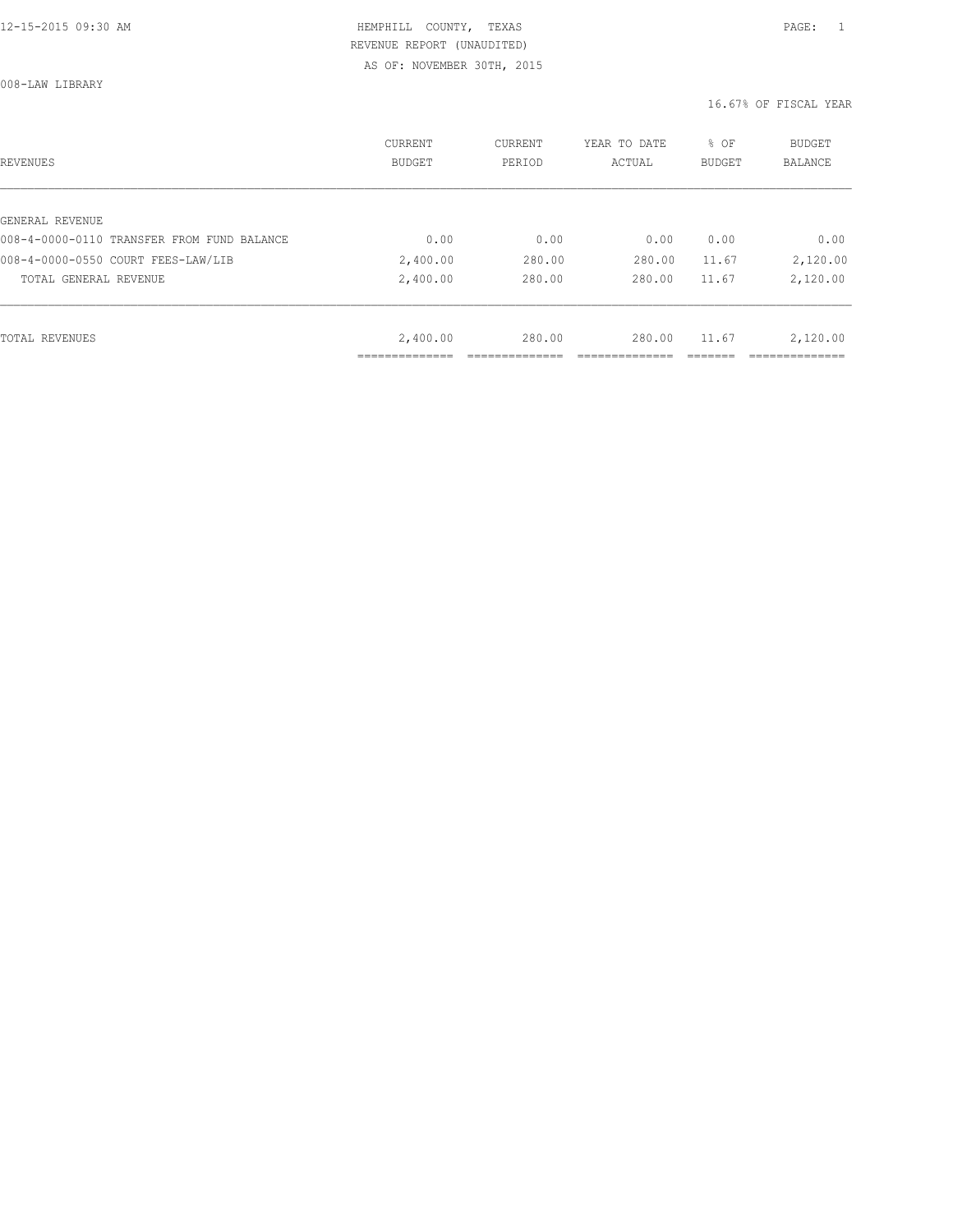009-SECURITY FEE

| REVENUES                                   | CURRENT<br><b>BUDGET</b> | CURRENT<br>PERIOD | YEAR TO DATE<br>ACTUAL | % OF<br><b>BUDGET</b> | <b>BUDGET</b><br>BALANCE |
|--------------------------------------------|--------------------------|-------------------|------------------------|-----------------------|--------------------------|
| GENERAL REVENUE                            |                          |                   |                        |                       |                          |
| 009-4-0000-0110 TRANSFER FROM FUND BALANCE | 50,000.00                | 0.00              | 0.00                   | 0.00                  | 50,000.00                |
| 009-4-0000-0191 COURTHOUSE SECURITY FEE    | 8,000.00                 | 718.08            | 718.08                 | 8.98                  | 7,281.92                 |
| TOTAL GENERAL REVENUE                      | 58,000.00                | 718.08            | 718.08                 | 1.24                  | 57,281.92                |
|                                            |                          |                   |                        |                       |                          |
| TOTAL REVENUES                             | 58,000.00                | 718.08            | 718.08                 | 1.24                  | 57,281.92                |
|                                            | ___________              |                   |                        |                       |                          |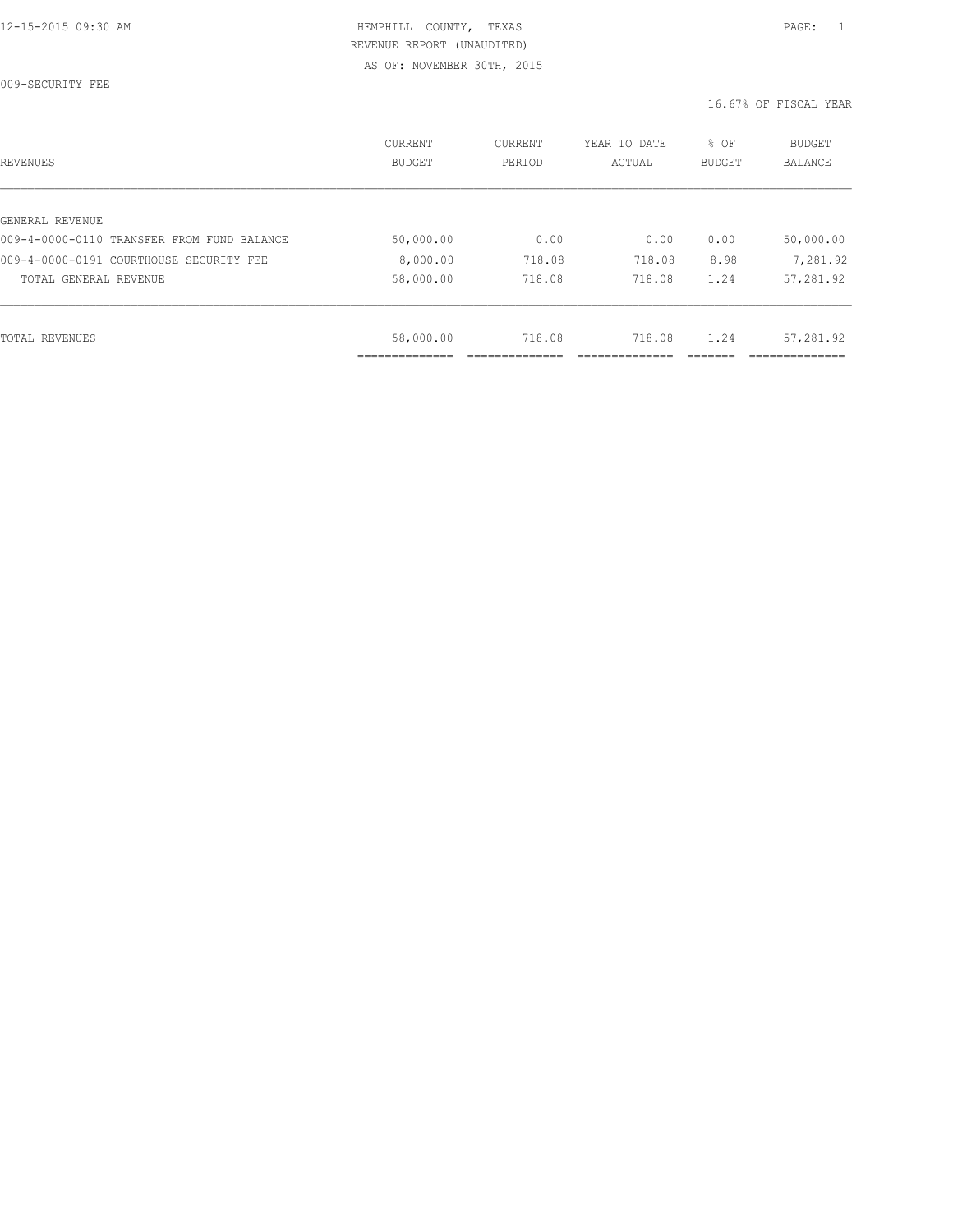010-AIRPORT

| REVENUES                                   | <b>CURRENT</b><br><b>BUDGET</b> | CURRENT<br>PERIOD | YEAR TO DATE<br>ACTUAL | % OF<br><b>BUDGET</b> | <b>BUDGET</b><br><b>BALANCE</b> |
|--------------------------------------------|---------------------------------|-------------------|------------------------|-----------------------|---------------------------------|
|                                            |                                 |                   |                        |                       |                                 |
| GENERAL REVENUE                            |                                 |                   |                        |                       |                                 |
| 010-4-0000-0110 AD VALOREM TAX TRANSFER    | 80,450.00                       | 0.00              | 0.00                   | 0.00                  | 80,450.00                       |
| 010-4-0000-0120 INTEREST-AIRPORT           | 50.00                           | 4.17              | 8.31                   | 16.62                 | 41.69                           |
| 010-4-0000-0320 CHAMBER OF COMMERCE        | 0.00                            | 0.00              | 0.00                   | 0.00                  | 0.00                            |
| 010-4-0000-0325 FUEL SALES                 | 150,000.00                      | 10,260.73         | 26, 236.42             | 17.49                 | 123,763.58                      |
| 010-4-0000-0326 RENT-HANGARS               | 4,000.00                        | 0.00              | 900.00                 | 22.50                 | 3,100.00                        |
| 010-4-0000-0500 OTHER RECEIPTS             | 0.00                            | 0.00              | 0.00                   | 0.00                  | 0.00                            |
| 010-4-0000-0510 REIMBURSEMENT FROM STATE   | 0.00                            | 10,873.00         | 10,873.00              | 0.00(                 | 10,873.00                       |
| 010-4-0000-0600 TRANSFER FROM FUND BALANCE | 100,000.00                      | 0.00              | 0.00                   | 0.00                  | 100,000.00                      |
| TOTAL GENERAL REVENUE                      | 334,500.00                      | 21,137.90         | 38,017.73              | 11.37                 | 296,482.27                      |
|                                            |                                 |                   |                        |                       |                                 |
| TOTAL REVENUES                             | 334,500.00<br>--------------    | 21,137.90         | 38,017.73              | 11.37                 | 296,482.27                      |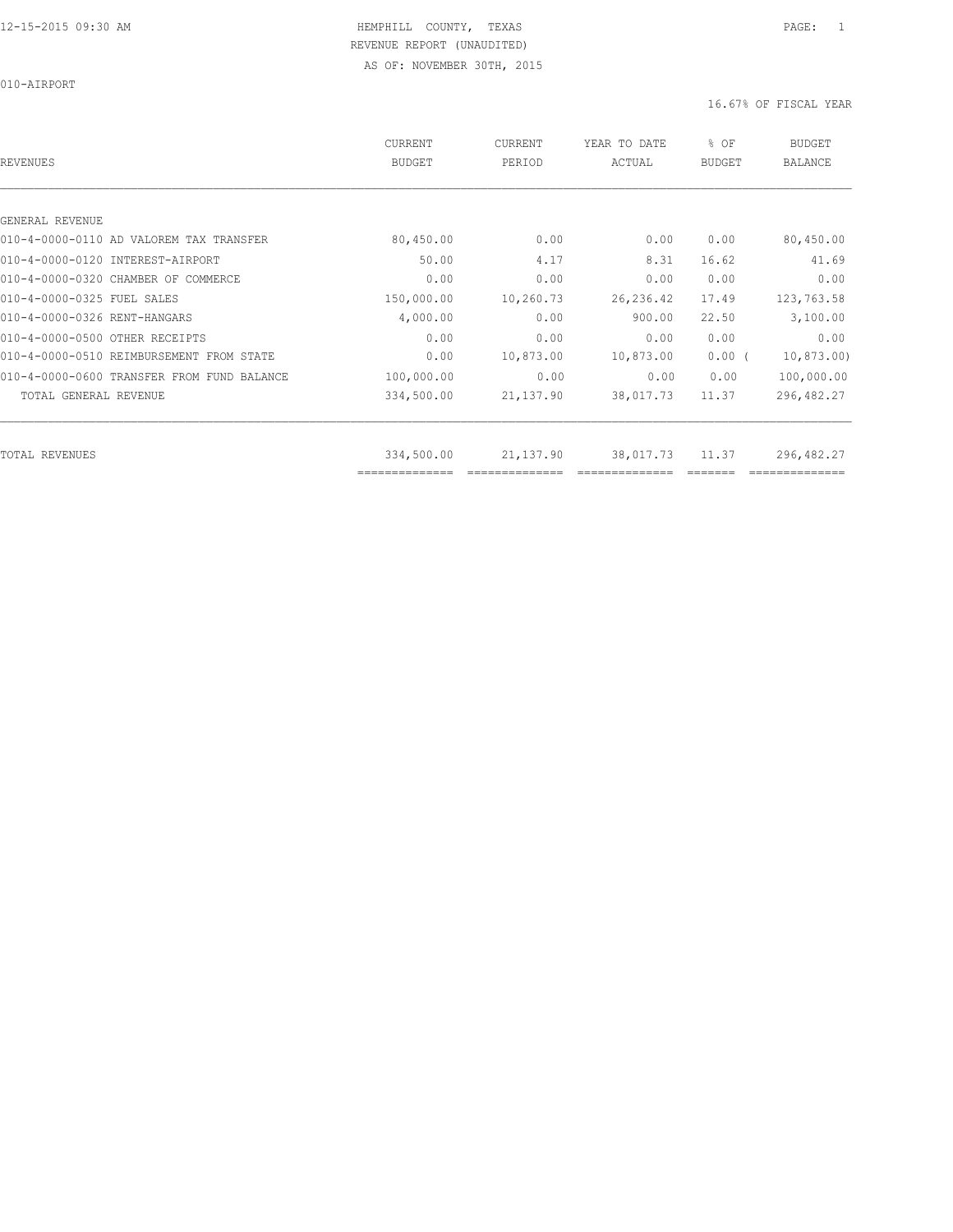011-ROAD & BRIDGE PCT 1

| REVENUES                                       | CURRENT<br><b>BUDGET</b>     | CURRENT<br>PERIOD | YEAR TO DATE<br>ACTUAL | % OF<br>BUDGET | <b>BUDGET</b><br><b>BALANCE</b> |
|------------------------------------------------|------------------------------|-------------------|------------------------|----------------|---------------------------------|
|                                                |                              |                   |                        |                |                                 |
| GENERAL REVENUE                                |                              |                   |                        |                |                                 |
| 011-4-0000-0110 TRANSFER FROM FUND BALANCE     | 200,000.00                   | 0.00              | 0.00                   | 0.00           | 200,000.00                      |
| 011-4-0000-0120 INTEREST                       | 300.00                       | 0.00              | 0.00                   | 0.00           | 300.00                          |
| 011-4-0000-0121 PEN&INT ON DEL TAX             | 800.00                       | 23.63             | 54.53                  | 6.82           | 745.47                          |
| 011-4-0000-0122 RENDITION PENALTY              | 0.00                         | 6.72              | 38.51                  | 0.00(          | 38.51)                          |
| 011-4-0000-0280 FARM TO MARKET TAXES           | 364,376.00                   | 187,408.35        | 293, 933.16            | 80.67          | 70,442.84                       |
| 011-4-0000-0281 DELINOUENT TAXES               | 2,000.00                     | 111.69            | 629.57                 | 31.48          | 1,370.43                        |
| 011-4-0000-0290 LATERAL ROAD                   | 2,500.00                     | 0.00              | 2,088.33               | 83.53          | 411.67                          |
| 011-4-0000-0295 BANKHEAD-JONES FARM TENANT ACT | 3,000.00                     | 0.00              | 0.00                   | 0.00           | 3,000.00                        |
| 011-4-0000-0300 AUTO REGISTRATION              | 50,000.00                    | 2,168.39          | 3,715.26               | 7.43           | 46,284.74                       |
| 011-4-0000-0500 OTHER RECEIPTS                 | 2,000.00                     | 0.00              | 3,046.84               | $152.34$ $($   | 1,046.84)                       |
| 011-4-0000-0510 GRANT FUNDS                    | 0.00                         | 0.00              | 0.00                   | 0.00           | 0.00                            |
| TOTAL GENERAL REVENUE                          | 624,976.00                   | 189,718.78        | 303,506.20             | 48.56          | 321,469.80                      |
|                                                |                              |                   |                        |                |                                 |
| TOTAL REVENUES                                 | 624,976.00<br>============== | 189,718.78        | 303,506.20             | 48.56          | 321,469.80                      |
|                                                |                              |                   |                        |                |                                 |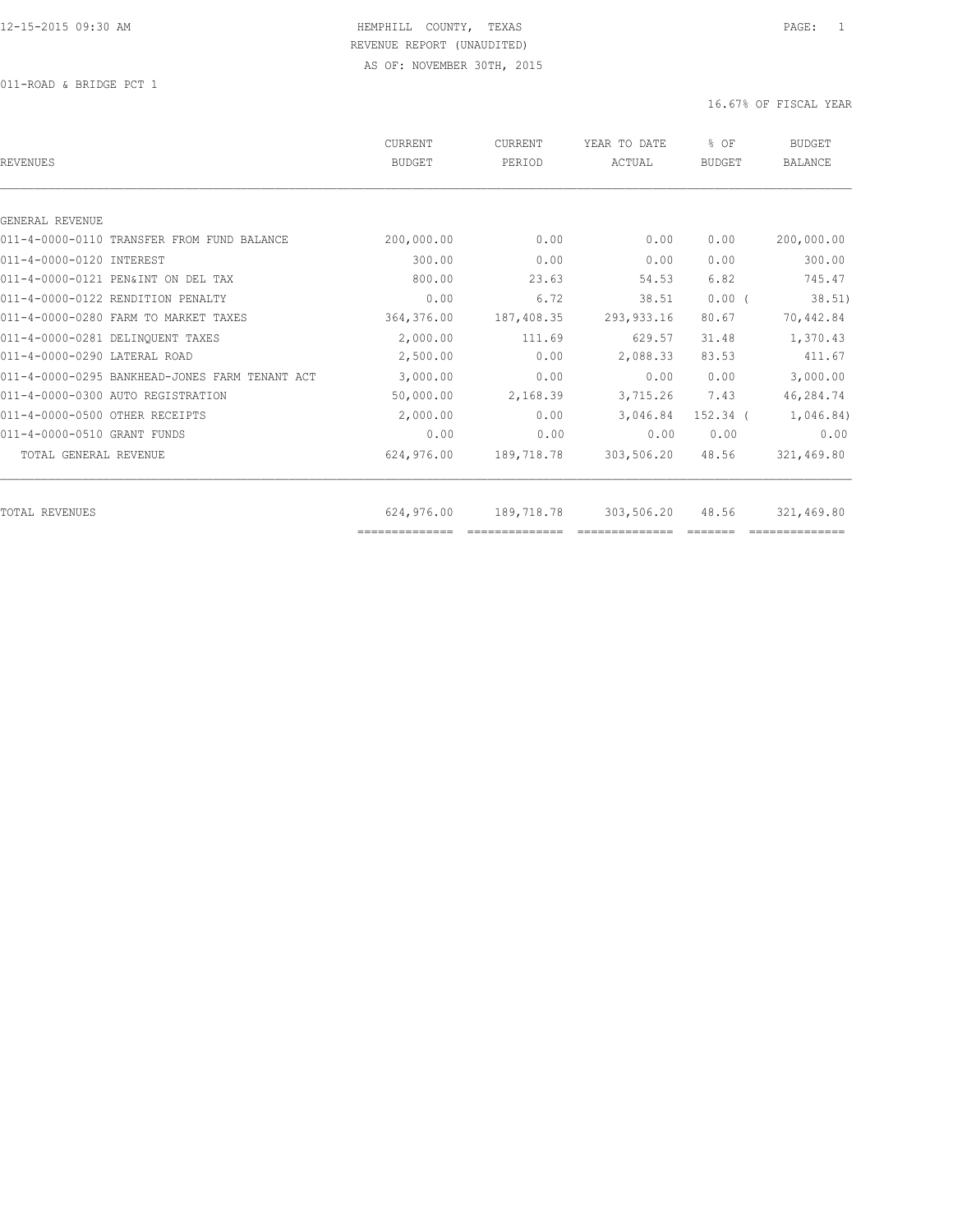012-ROAD & BRIDGE PCT 2

| <b>REVENUES</b>                                | CURRENT<br><b>BUDGET</b> | CURRENT<br>PERIOD | YEAR TO DATE<br>ACTUAL | % OF<br><b>BUDGET</b> | <b>BUDGET</b><br><b>BALANCE</b> |
|------------------------------------------------|--------------------------|-------------------|------------------------|-----------------------|---------------------------------|
|                                                |                          |                   |                        |                       |                                 |
| GENERAL REVENUE                                |                          |                   |                        |                       |                                 |
| 012-4-0000-0110 TRANSFER FROM FUND BALANCE     | 500,000.00               | 0.00              | 0.00                   | 0.00                  | 500,000.00                      |
| 012-4-0000-0120 INTEREST                       | 250.00                   | 0.00              | 0.00                   | 0.00                  | 250.00                          |
| 012-4-0000-0121 PEN&INT ON DEL TAX             | 1,000.00                 | 25.09             | 57.88                  | 5.79                  | 942.12                          |
| 012-4-0000-0122 RENDITION PENALTY              | 0.00                     | 7.13              | 40.87                  | $0.00$ (              | 40.87                           |
| 012-4-0000-0280 FARM TO MARKET TAXES           | 386,460.00               | 198,766.41        | 311,747.28             | 80.67                 | 74,712.72                       |
| 012-4-0000-0281 DELINQUENT TAXES               | 4,000.00                 | 118.43            | 667.71                 | 16.69                 | 3,332.29                        |
| 012-4-0000-0290 LATERAL ROAD                   | 2,500.00                 | 0.00              | 2,214.89               | 88.60                 | 285.11                          |
| 012-4-0000-0295 BANKHEAD-JONES FARM TENANT ACT | 3,000.00                 | 0.00              | 0.00                   | 0.00                  | 3,000.00                        |
| 012-4-0000-0300 AUTO REGISTRATION              | 50,000.00                | 2,299.77          | 3,940.40               | 7.88                  | 46,059.60                       |
| 012-4-0000-0350 ROAD CROSSING PERMITS          | 500.00                   | 0.00              | 0.00                   | 0.00                  | 500.00                          |
| 012-4-0000-0500 OTHER RECEIPTS                 | 1,000.00                 | 0.00              | 8,664.69               | $866.47$ (            | 7,664.69)                       |
| 012-4-0000-0510 GUARANTEED BUYBACK             | 0.00                     | 0.00              | 0.00                   | 0.00                  | 0.00                            |
| 012-4-0000-0700 EXPENDABLE FUND BALANCE@10/01/ | 0.00                     | 0.00              | 0.00                   | 0.00                  | 0.00                            |
| TOTAL GENERAL REVENUE                          | 948,710.00               | 201,216.83        | 327, 333.72            | 34.50                 | 621, 376.28                     |
| TOTAL REVENUES                                 | 948,710.00               | 201,216.83        | 327, 333, 72           | 34.50                 | 621,376.28                      |
|                                                | ==============           |                   |                        |                       |                                 |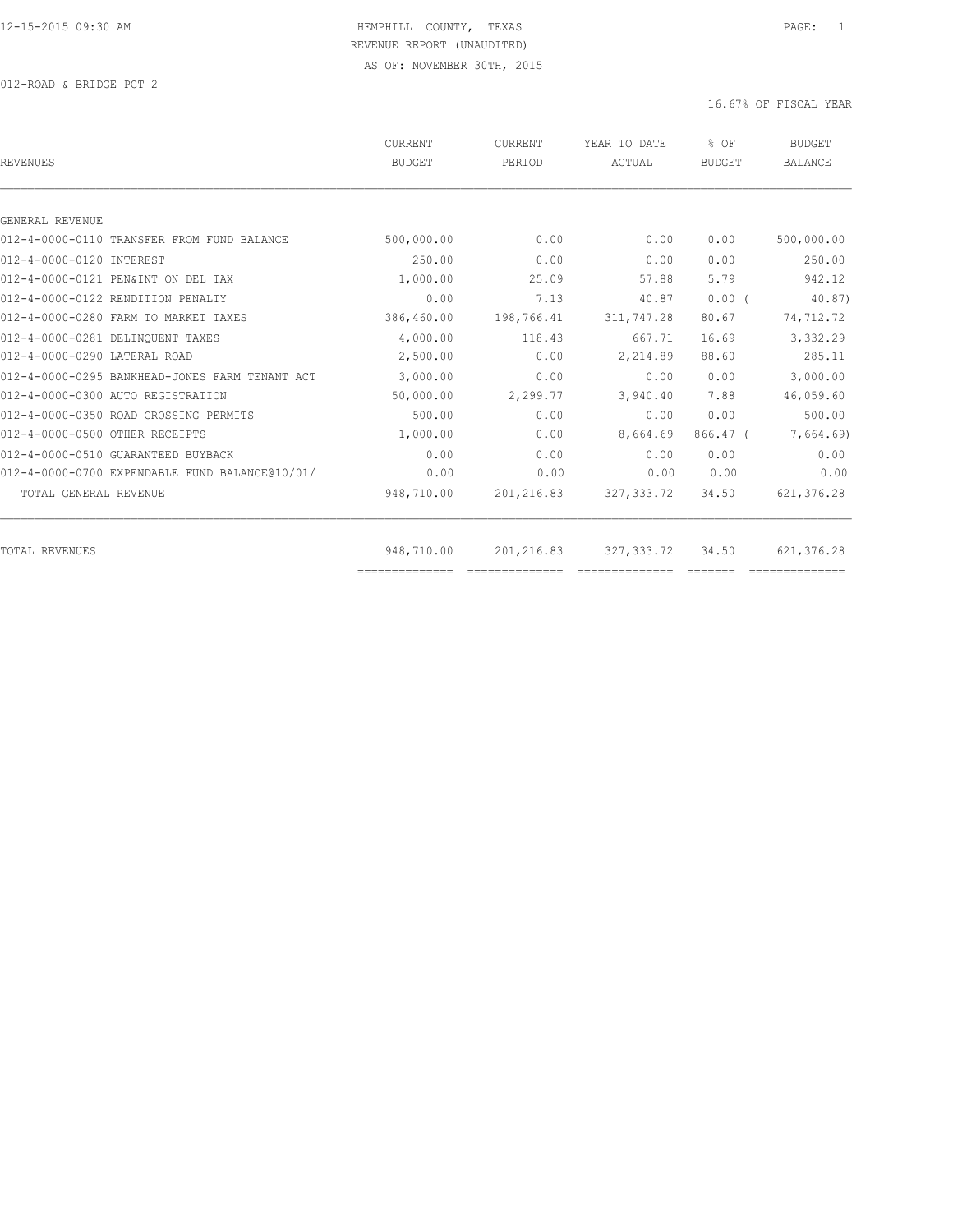013-ROAD & BRIDGE PCT 3

| REVENUES                                       | CURRENT<br><b>BUDGET</b> | CURRENT<br>PERIOD | YEAR TO DATE<br>ACTUAL | % OF<br>BUDGET       | <b>BUDGET</b><br><b>BALANCE</b> |
|------------------------------------------------|--------------------------|-------------------|------------------------|----------------------|---------------------------------|
|                                                |                          |                   |                        |                      |                                 |
| GENERAL REVENUE                                |                          |                   |                        |                      |                                 |
| 013-4-0000-0110 TRANSFER FROM FUND BALANCE     | 500,000.00               | 0.00              | 0.00                   | 0.00                 | 500,000.00                      |
| 013-4-0000-0120 INTEREST                       | 500.00                   | 0.00              | 0.00                   | 0.00                 | 500.00                          |
| 013-4-0000-0121 PEN&INT ON DEL TAX             | 1,500.00                 | 50.13             | 115.72                 | 7.71                 | 1,384.28                        |
| 013-4-0000-0122 RENDITION PENALTY              | 0.00                     | 14.26             | 81.73                  | $0.00$ (             | 81.73)                          |
| 013-4-0000-0280 FARM TO MARKET TAXES           | 772,920.00               | 397,532.83        | 623, 494.57            | 80.67                | 149, 425.43                     |
| 013-4-0000-0281 DELINOUENT TAXES               | 6,000.00                 | 236.88            | 1,335.45               | 22.26                | 4,664.55                        |
| 013-4-0000-0290 LATERAL ROAD                   | 5,000.00                 | 0.00              | 4,429.79               | 88.60                | 570.21                          |
| 013-4-0000-0295 BANKHEAD-JONES FARM TENANT ACT | 5,000.00                 | 0.00              | 0.00                   | 0.00                 | 5,000.00                        |
| 013-4-0000-0300 AUTO REGISTRATION              | 95,000.00                | 4,599.55          | 7,880.78               | 8.30                 | 87, 119.22                      |
| 013-4-0000-0350 ROAD CROSSING PERMITS          | 1,500.00                 | 937.50            | 1,687.50               | $112.50$ (           | 187.50)                         |
| 013-4-0000-0500 OTHER RECEIPTS                 | 1,000.00                 | 0.00              |                        | 19,048.98 1,904.90 ( | 18,048.98)                      |
| 013-4-0000-0510 GRANT FUNDS                    | 680,000.00               | 138,536.79        | 209, 413.99            | 30.80                | 470,586.01                      |
| TOTAL GENERAL REVENUE                          | 2,068,420.00             | 541,907.94        | 867,488.51             | 41.94                | 1,200,931.49                    |
|                                                |                          |                   |                        |                      |                                 |
| TOTAL REVENUES                                 | 2,068,420.00             | 541,907.94        | 867,488.51             | 41.94                | 1,200,931.49                    |
|                                                | ==============           |                   |                        |                      |                                 |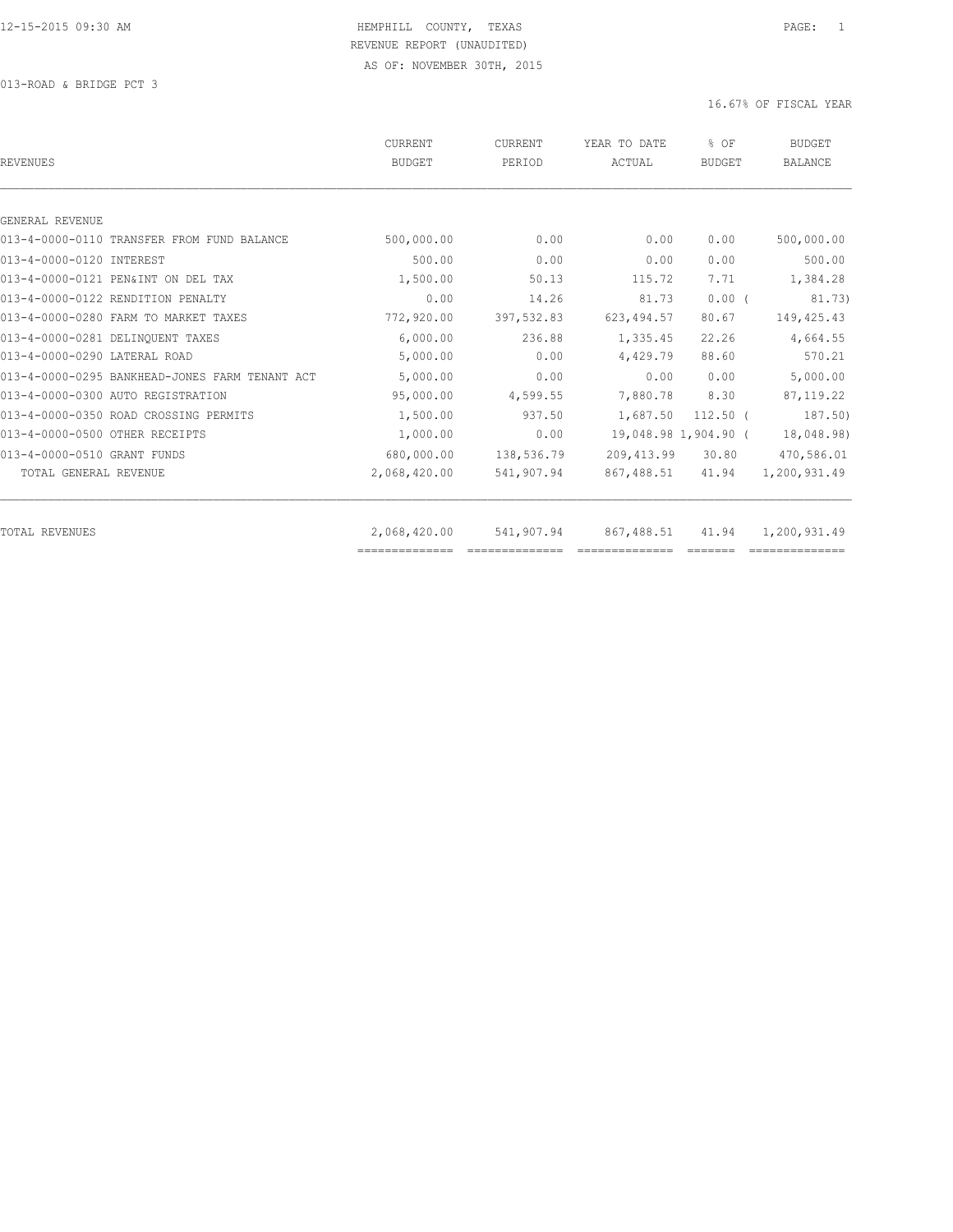014-ROAD & BRIDGE PCT 4

| 0.00<br>0.00<br>44.41<br>12.64 | 0.00<br>0.00<br>102.48<br>72.39 | 0.00<br>0.00<br>4.10<br>0.00( | 600,000.00<br>500.00<br>2,397.52 |
|--------------------------------|---------------------------------|-------------------------------|----------------------------------|
|                                |                                 |                               |                                  |
|                                |                                 |                               |                                  |
|                                |                                 |                               |                                  |
|                                |                                 |                               |                                  |
|                                |                                 |                               |                                  |
|                                |                                 |                               | 72.39)                           |
|                                | 552,238.05                      | 80.67                         | 132,347.95                       |
| 209.79                         | 1,182.81                        | 39.43                         | 1,817.19                         |
| 0.00                           | 3,923.52                        | 78.47                         | 1,076.48                         |
| 0.00                           | 0.00                            | 0.00                          | 5,000.00                         |
| 4,073.87                       | 6,980.11                        | 8.21                          | 78,019.89                        |
| 0.00                           | 0.00                            | 0.00                          | 1,000.00                         |
| 367.06                         | 6,091.42                        | $304.57$ (                    | 4,091.42)                        |
| 143,559.72                     | 143,559.72                      | 39.88                         | 216,440.28                       |
| 0.00                           | 0.00                            | 0.00                          | 0.00                             |
| 500,368.00                     | 714,150.50                      | 40.84                         | 1,034,435.50                     |
|                                |                                 |                               | 1,034,435.50                     |
|                                | 352,100.51<br>500,368.00        | 714,150.50                    | 40.84                            |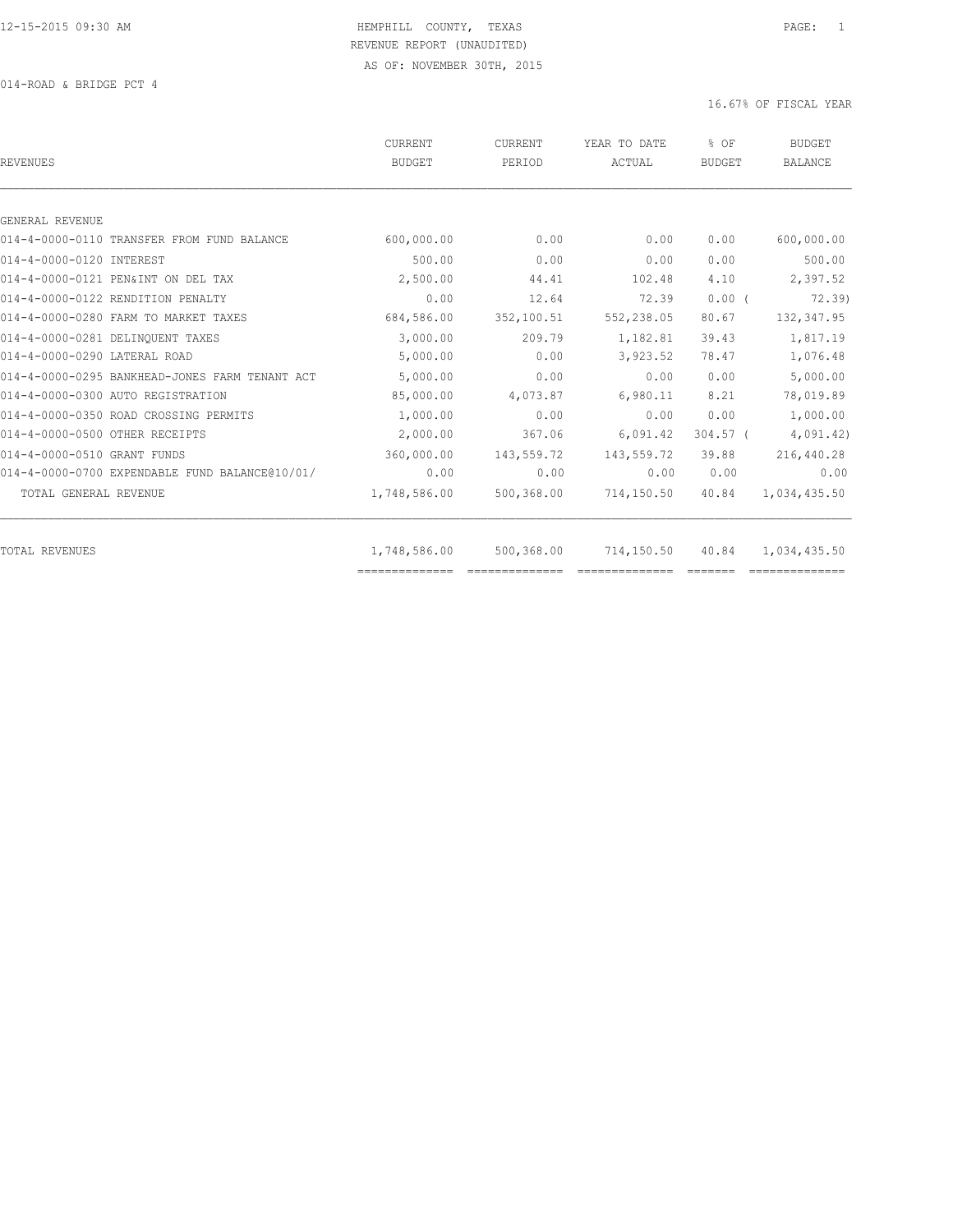022-CO RECORDS PRESERVATION

| REVENUES                                       | CURRENT<br><b>BUDGET</b> | CURRENT<br>PERIOD | YEAR TO DATE<br>ACTUAL | % OF<br>BUDGET | <b>BUDGET</b><br><b>BALANCE</b> |
|------------------------------------------------|--------------------------|-------------------|------------------------|----------------|---------------------------------|
|                                                |                          |                   |                        |                |                                 |
| GENERAL REVENUE                                |                          |                   |                        |                |                                 |
| 022-4-0000-0110 TRANSFER FROM FUND BALANCE     | 80,000.00                | 0.00              | 0.00                   | 0.00           | 80,000.00                       |
| 022-4-0000-0191 COUNTY RECORDS PRESERVATION FE | 12,000.00                | 923.01            | 923.01                 | 7.69           | 11,076.99                       |
| TOTAL GENERAL REVENUE                          | 92,000.00                | 923.01            | 923.01                 | 1.00           | 91,076.99                       |
|                                                |                          |                   |                        |                |                                 |
| TOTAL REVENUES                                 | 92,000.00                | 923.01            | 923.01                 | 1.00           | 91,076.99                       |
|                                                | -----------              |                   |                        |                |                                 |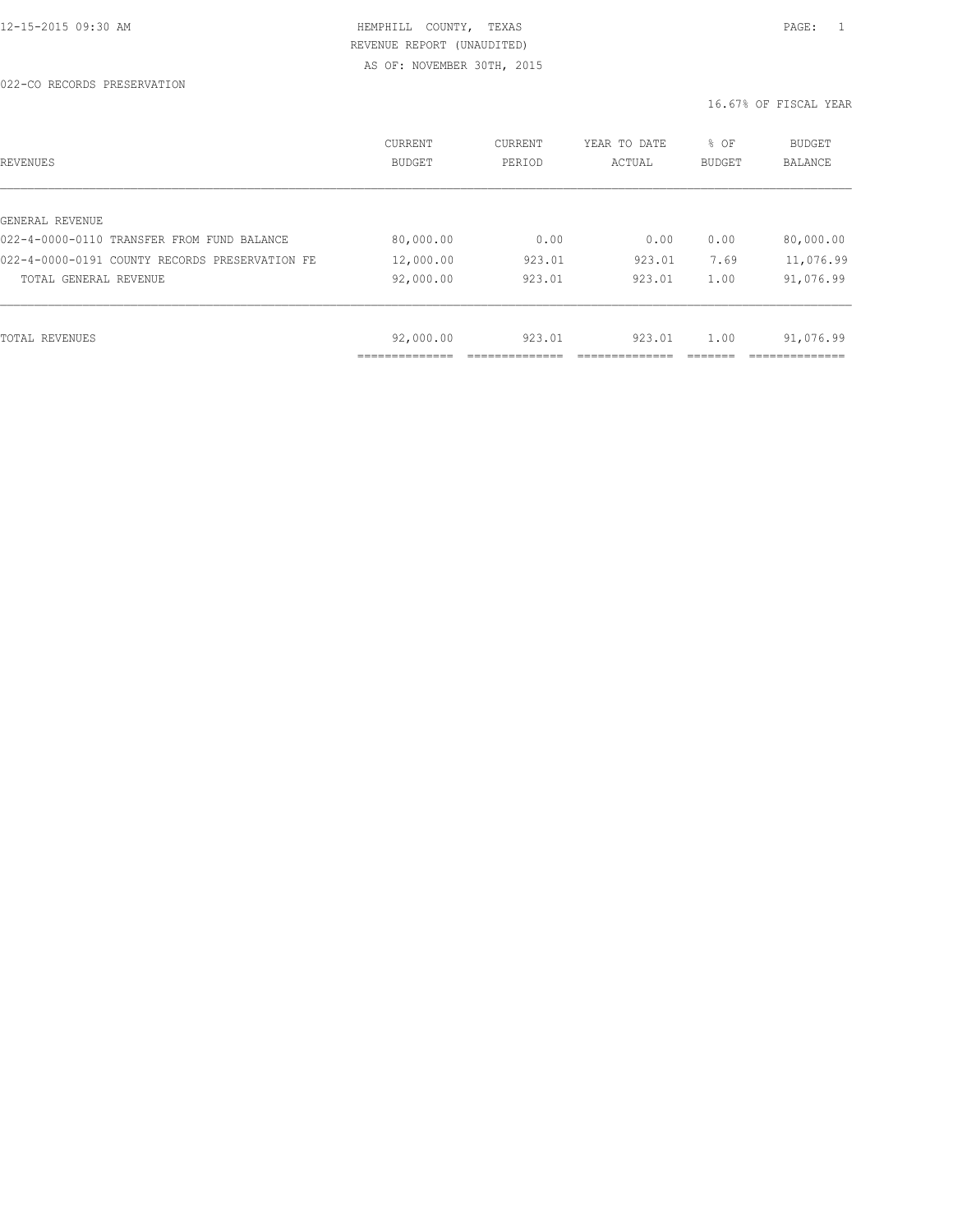023-CLK'S RECORDS PRESERVE

| REVENUES                                      | CURRENT<br><b>BUDGET</b>    | CURRENT<br>PERIOD | YEAR TO DATE<br>ACTUAL | % OF<br><b>BUDGET</b> | <b>BUDGET</b><br>BALANCE |
|-----------------------------------------------|-----------------------------|-------------------|------------------------|-----------------------|--------------------------|
|                                               |                             |                   |                        |                       |                          |
| GENERAL REVENUE                               |                             |                   |                        |                       |                          |
| 023-4-0000-0110 TRANSFER FROM FUND BALANCE    | 0.00                        | 0.00              | 0.00                   | 0.00                  | 0.00                     |
| 023-4-0000-0191 REV-CLK'S RECORD PRESERVATION | 800.00                      | 141.67            | 141.67                 | 17.71                 | 658.33                   |
| TOTAL GENERAL REVENUE                         | 800.00                      | 141.67            | 141.67                 | 17.71                 | 658.33                   |
|                                               |                             |                   |                        |                       |                          |
| TOTAL REVENUES                                | 800.00                      | 141.67            | 141.67                 | 17.71                 | 658.33                   |
|                                               | -------------<br>__________ |                   |                        |                       | __________               |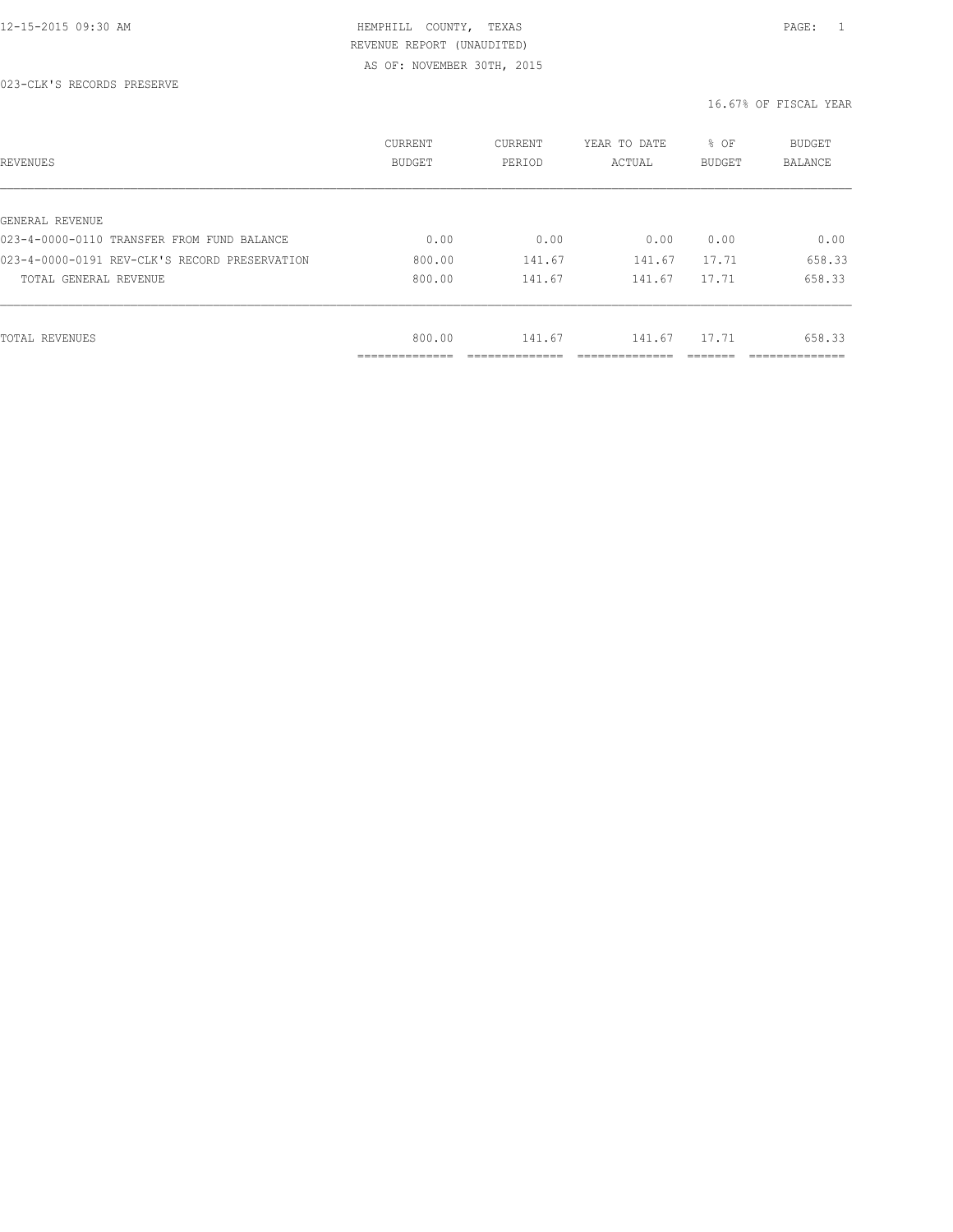024-JUSTICE COURT TECH FUND

| REVENUES                                   | <b>CURRENT</b><br><b>BUDGET</b> | CURRENT<br>PERIOD | YEAR TO DATE<br>ACTUAL | % OF<br>BUDGET | BUDGET<br><b>BALANCE</b> |
|--------------------------------------------|---------------------------------|-------------------|------------------------|----------------|--------------------------|
|                                            |                                 |                   |                        |                |                          |
| GENERAL REVENUE                            |                                 |                   |                        |                |                          |
| 024-4-0000-0110 TRANSFER FROM FUND BALANCE | 10,000.00                       | 0.00              | 0.00                   | 0.00           | 10,000.00                |
| 024-4-0000-0191 TECH FEES/EXP              | 3,000.00                        | 513.75            | 513.75                 | 17.13          | 2,486.25                 |
| TOTAL GENERAL REVENUE                      | 13,000.00                       | 513.75            | 513.75                 | 3.95           | 12,486.25                |
|                                            |                                 |                   |                        |                |                          |
| TOTAL REVENUES                             | 13,000.00                       | 513.75            | 513.75                 | 3.95           | 12,486.25                |
|                                            | -----------                     |                   |                        |                |                          |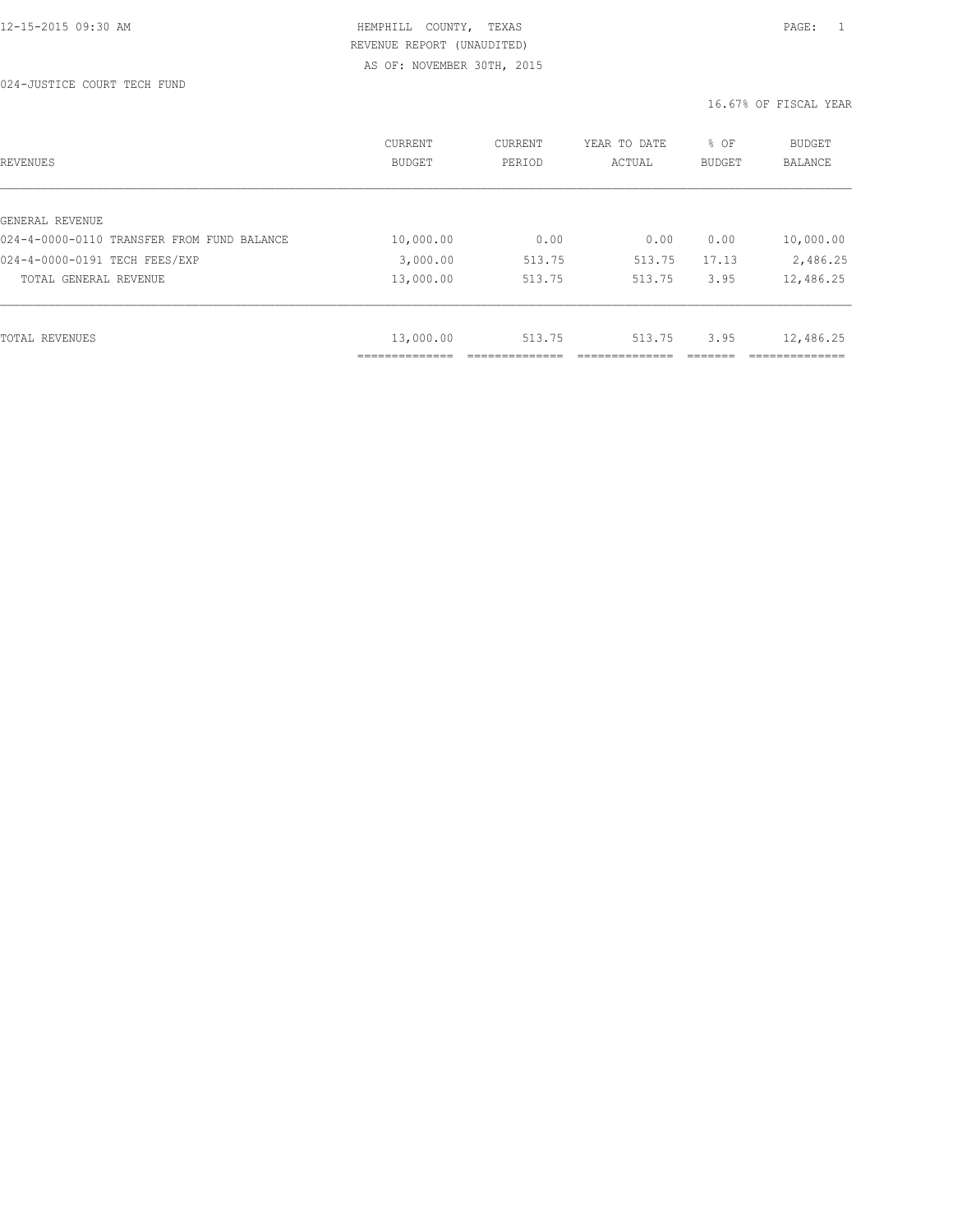#### 032-CHK COLLECTION/CO ATTY

| REVENUES                                   | <b>CURRENT</b><br><b>BUDGET</b> | CURRENT<br>PERIOD | YEAR TO DATE<br>ACTUAL | % OF<br><b>BUDGET</b> | <b>BUDGET</b><br><b>BALANCE</b> |
|--------------------------------------------|---------------------------------|-------------------|------------------------|-----------------------|---------------------------------|
|                                            |                                 |                   |                        |                       |                                 |
| GENERAL REVENUE                            |                                 |                   |                        |                       |                                 |
| 032-4-0000-0110 TRANSFER FROM FUND BALANCE | 17,000.00                       | 0.00              | 0.00                   | 0.00                  | 17,000.00                       |
| 032-4-0000-0220 FEES-CHECK COLLECTION      | 500.00                          | 0.00              | 15.00                  | 3.00                  | 485.00                          |
| TOTAL GENERAL REVENUE                      | 17,500.00                       | 0.00              | 15.00                  | 0.09                  | 17,485.00                       |
|                                            |                                 |                   |                        |                       |                                 |
|                                            |                                 |                   |                        |                       |                                 |
| TOTAL REVENUES                             | 17,500.00                       | 0.00              | 15.00                  | 0.09                  | 17,485.00                       |
|                                            | .                               |                   |                        |                       |                                 |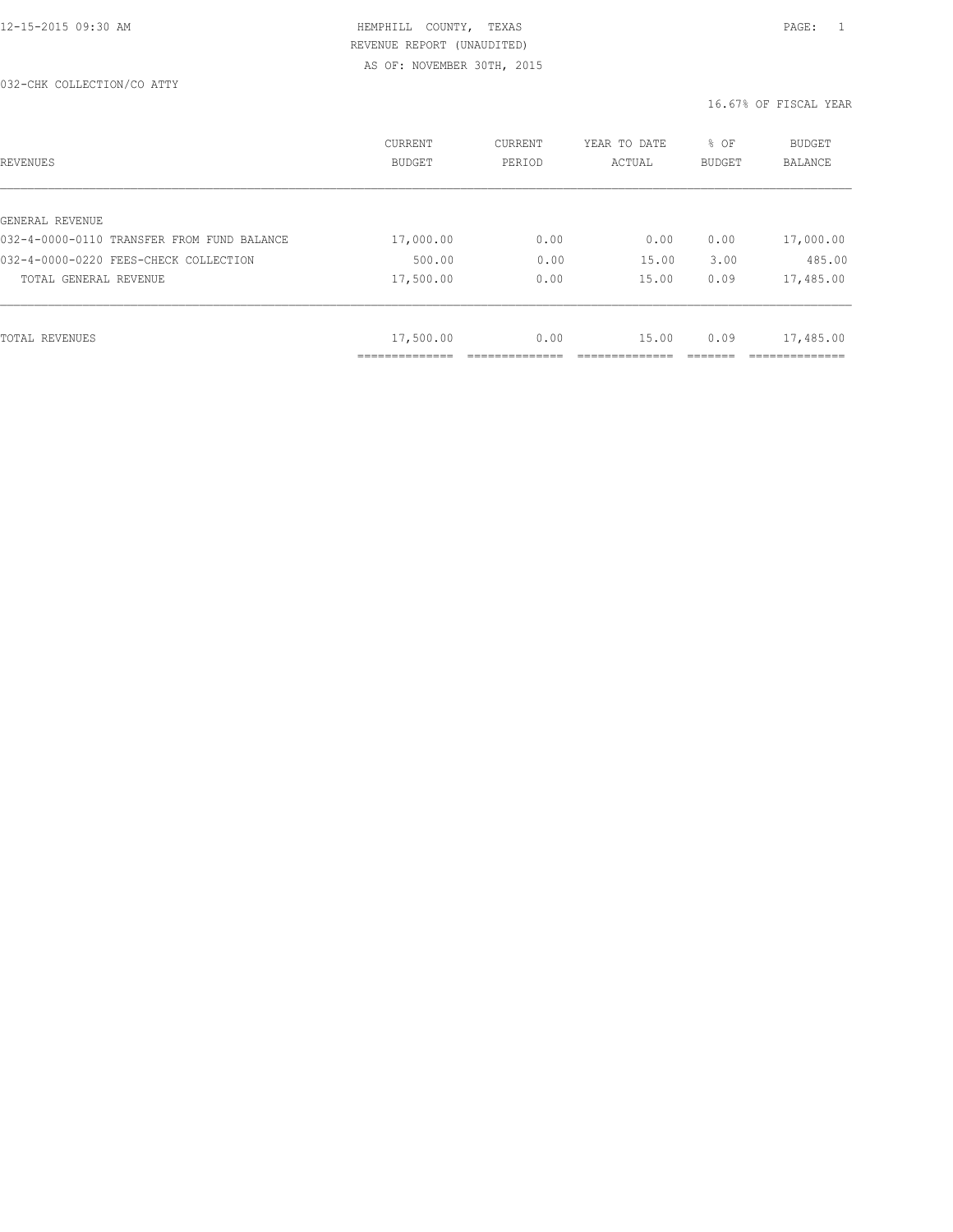036-ANNUAL LEOSE/LAW

| REVENUES                                   | <b>CURRENT</b><br><b>BUDGET</b> | CURRENT<br>PERIOD | YEAR TO DATE<br>ACTUAL | % OF<br>BUDGET | BUDGET<br><b>BALANCE</b> |
|--------------------------------------------|---------------------------------|-------------------|------------------------|----------------|--------------------------|
|                                            |                                 |                   |                        |                |                          |
| GENERAL REVENUE                            |                                 |                   |                        |                |                          |
| 036-4-0000-0110 TRANSFER FROM FUND BALANCE | 6,000.00                        | 0.00              | 0.00                   | 0.00           | 6,000.00                 |
| 036-4-0000-0440 STATE FEES                 | 2,000.00                        | 0.00              | 0.00                   | 0.00           | 2,000.00                 |
| TOTAL GENERAL REVENUE                      | 8,000.00                        | 0.00              | 0.00                   | 0.00           | 8,000.00                 |
|                                            |                                 |                   |                        |                |                          |
| TOTAL REVENUES                             | 8,000.00                        | 0.00              | 0.00                   | 0.00           | 8,000.00                 |
|                                            |                                 |                   |                        |                |                          |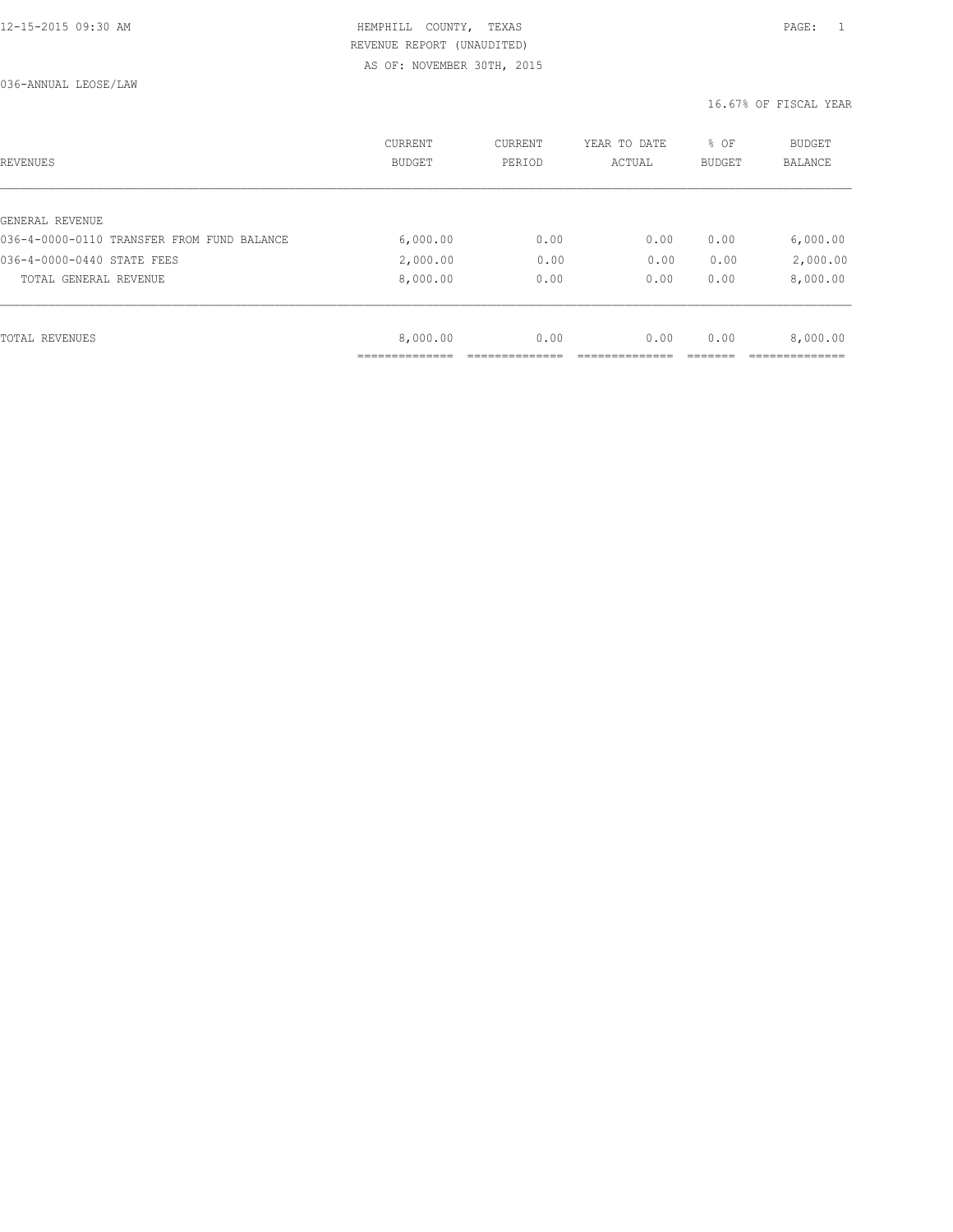046-SCAAP

| REVENUES                                   | CURRENT<br><b>BUDGET</b> | CURRENT<br>PERIOD | YEAR TO DATE<br>ACTUAL | % OF<br>BUDGET | <b>BUDGET</b><br>BALANCE |
|--------------------------------------------|--------------------------|-------------------|------------------------|----------------|--------------------------|
|                                            |                          |                   |                        |                |                          |
| GENERAL REVENUE                            |                          |                   |                        |                |                          |
| 046-4-0000-0110 TRANSFER FROM FUND BALANCE | 50,000.00                | 0.00              | 0.00                   | 0.00           | 50,000.00                |
| 046-4-0000-0260 GRANT AWARD                | 7,000.00                 | 3,229.00          | 3,229.00               | 46.13          | 3,771.00                 |
| TOTAL GENERAL REVENUE                      | 57,000.00                | 3,229.00          | 3,229.00               | 5.66           | 53,771.00                |
|                                            |                          |                   |                        |                |                          |
| TOTAL REVENUES                             | 57,000.00                | 3,229.00          | 3,229.00               | 5.66           | 53,771.00                |
|                                            |                          |                   |                        |                |                          |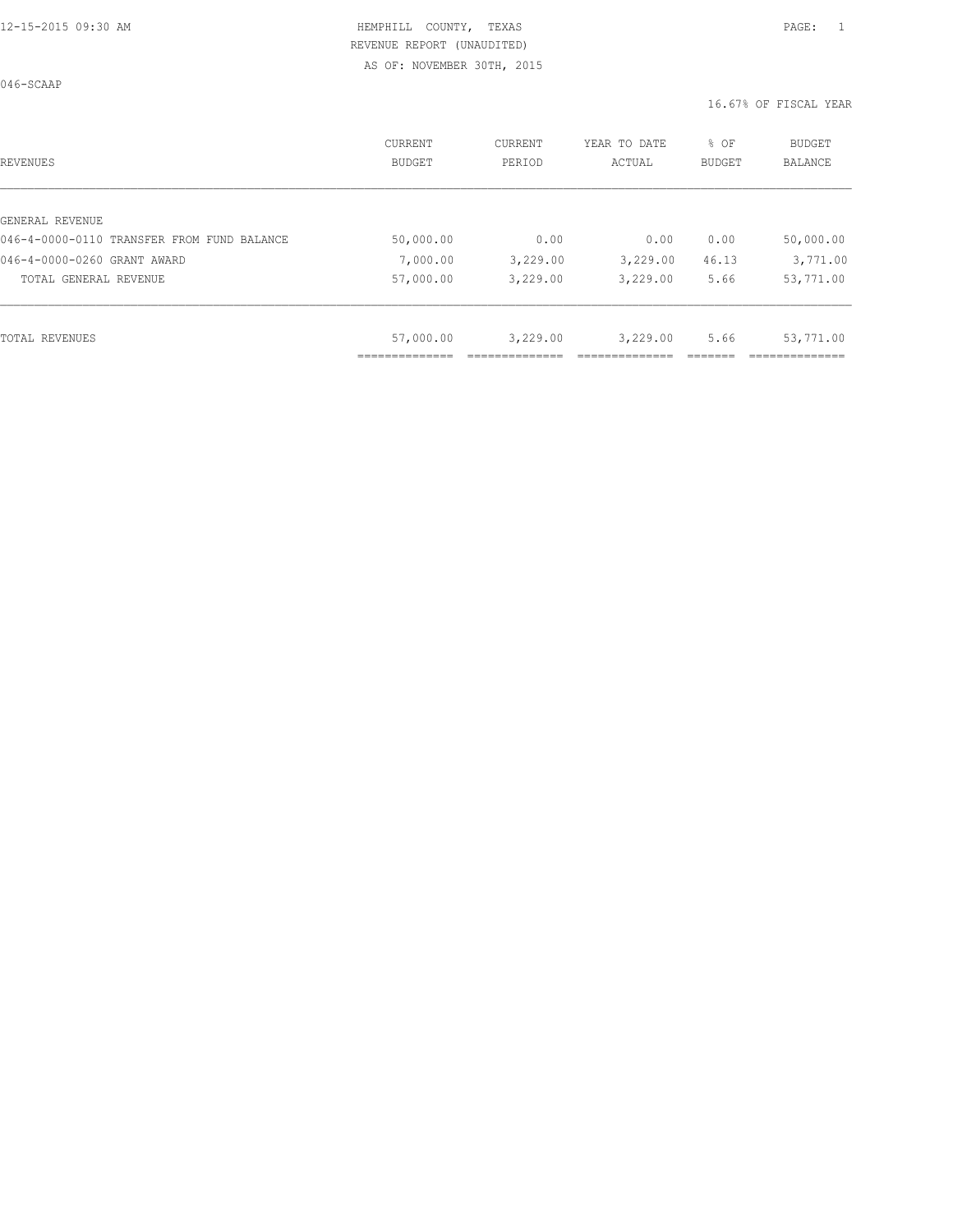| REVENUES                             | CURRENT<br><b>BUDGET</b> | CURRENT<br>PERIOD | YEAR TO DATE<br>ACTUAL | % OF<br>BUDGET | BUDGET<br><b>BALANCE</b> |
|--------------------------------------|--------------------------|-------------------|------------------------|----------------|--------------------------|
|                                      |                          |                   |                        |                |                          |
| GENERAL REVENUE                      |                          |                   |                        |                |                          |
| 047-4-0000-0401 SALES/COMMISSARY     | 0.00                     | 0.00              | 0.00                   | 0.00           | 0.00                     |
| 047-4-0000-0500 MISCELLANEOUS INCOME | 0.00                     | 0.00              | 0.00                   | 0.00           | 0.00                     |
| TOTAL GENERAL REVENUE                | 0.00                     | 0.00              | 0.00                   | 0.00           | 0.00                     |
|                                      |                          |                   |                        |                |                          |
| TOTAL REVENUES                       | 0.00                     | 0.00              | 0.00                   | 0.00           | 0.00                     |
|                                      | __________               |                   |                        |                |                          |